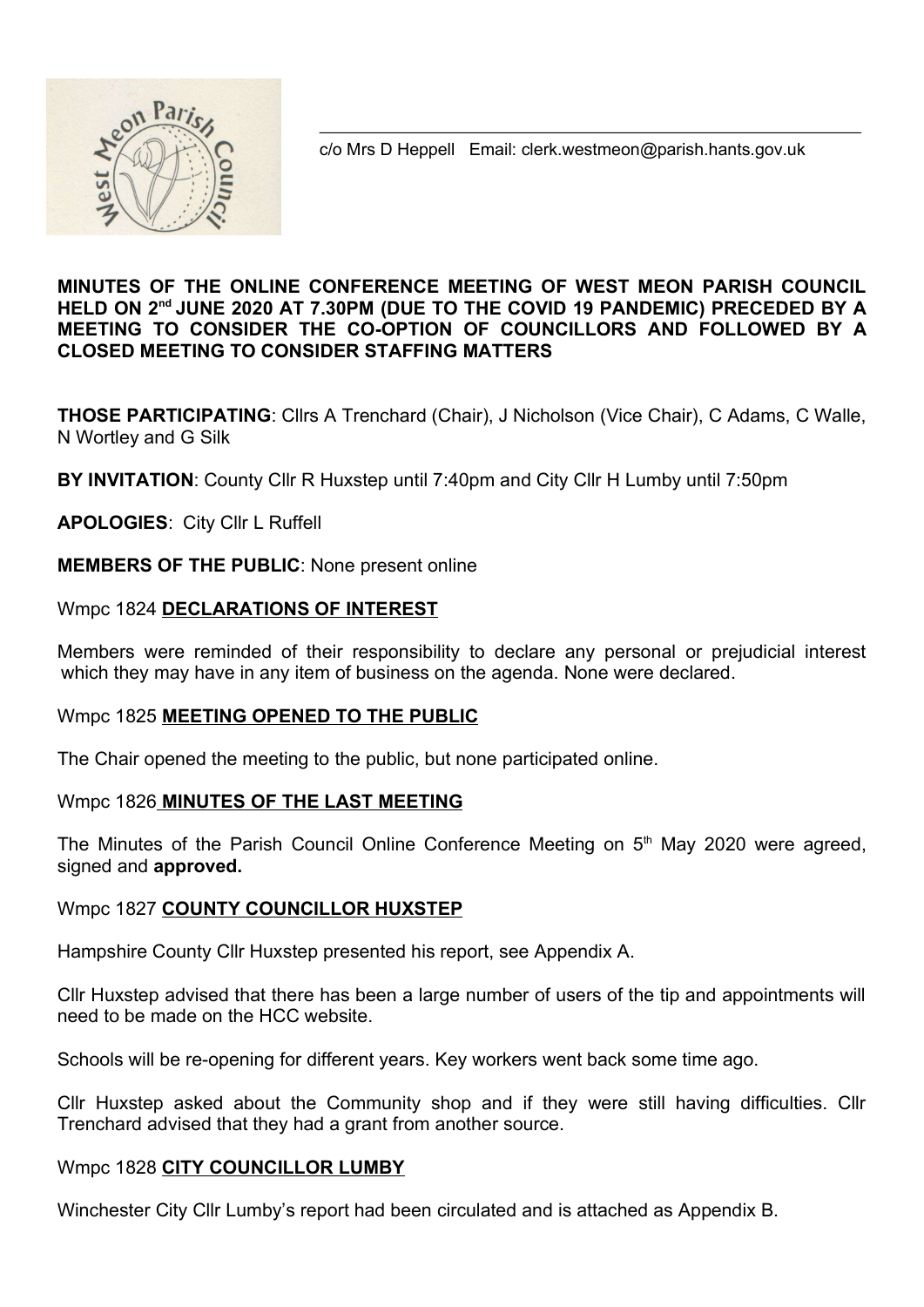He advised that he had reported the bottle banks in West Meon being full and they had been emptied today.

Cllr Lumby advised that he was making enquiries about grants for local businesses.

Concerns had been raised about an increase in fly tipping. Numbers increasing slightly and he gave reassurance that the anti-fly tipping 'campaign' is still on.

### Wmpc 1829 CLERK'S REPORT

- 1. The AGAR 19/2020 report accounts had been amended and agreed with the auditor during May and the end of year accounts and AGAR report has been approved. The final accounts and reports have been circulated to Councillors.
- 2. The WMPC VAT Return has been carried out and all payments have agreed with the auditor remotely. They have been submitted to HMRC and £3,822 is to be claimed back for 19/2020 and paid directly into the Unity Account.
- 3. WMPC Metis Homes comments have been submitted to the 'virtual consultation' online.
- 4. Clerk's Appraisal carried out 8<sup>th</sup> May with Cllrs Trenchard and Nicholson.
- 5. Final Co-option notices were prepared and advertised and two candidates' notifications were received from Mac Edwards and Robin Geddes.
- 6. Thank you letter received from Victim Support for WMPC grant.

## TO RECEIVE WORKING GROUPS

### Wmpc 1830 PLANNING

Metis Homes pre application consultation comments on the virtual online exhibition Appendix C were agreed and ratified by the Parish Council.

### Wmpc 1831 FINANCE AND ADMINISTRATION

i) It was resolved that the WMPC End of Year accounts 2019/2020 be approved.

(ii) It was resolved that the Accounting Governance Statement Section 1 for the year ending  $31<sup>st</sup>$ March 2020 be approved.

(iii) It was resolved that the Annual Governance Accounting Statement Section 2 of  $31<sup>st</sup>$  March 2020 as on page 5 of the Annual return be approved.

(iv) It was agreed that The proposed budget for 2019/20 was deferred

### (v) Schedule of Payments

| Payments 2 <sup>nd</sup> June 2020 |         |
|------------------------------------|---------|
| <b>BACS WCC Dog Bins April</b>     | £130.00 |
| <b>BACS Fair Account</b>           | £150.00 |
| <b>BACS D Heppell salary June</b>  |         |
| <b>BACS D Heppell Expenses</b>     | £41.18  |
| <b>HMRC</b>                        | £13.20  |

It was unanimously **agreed** to approve the schedule of payments.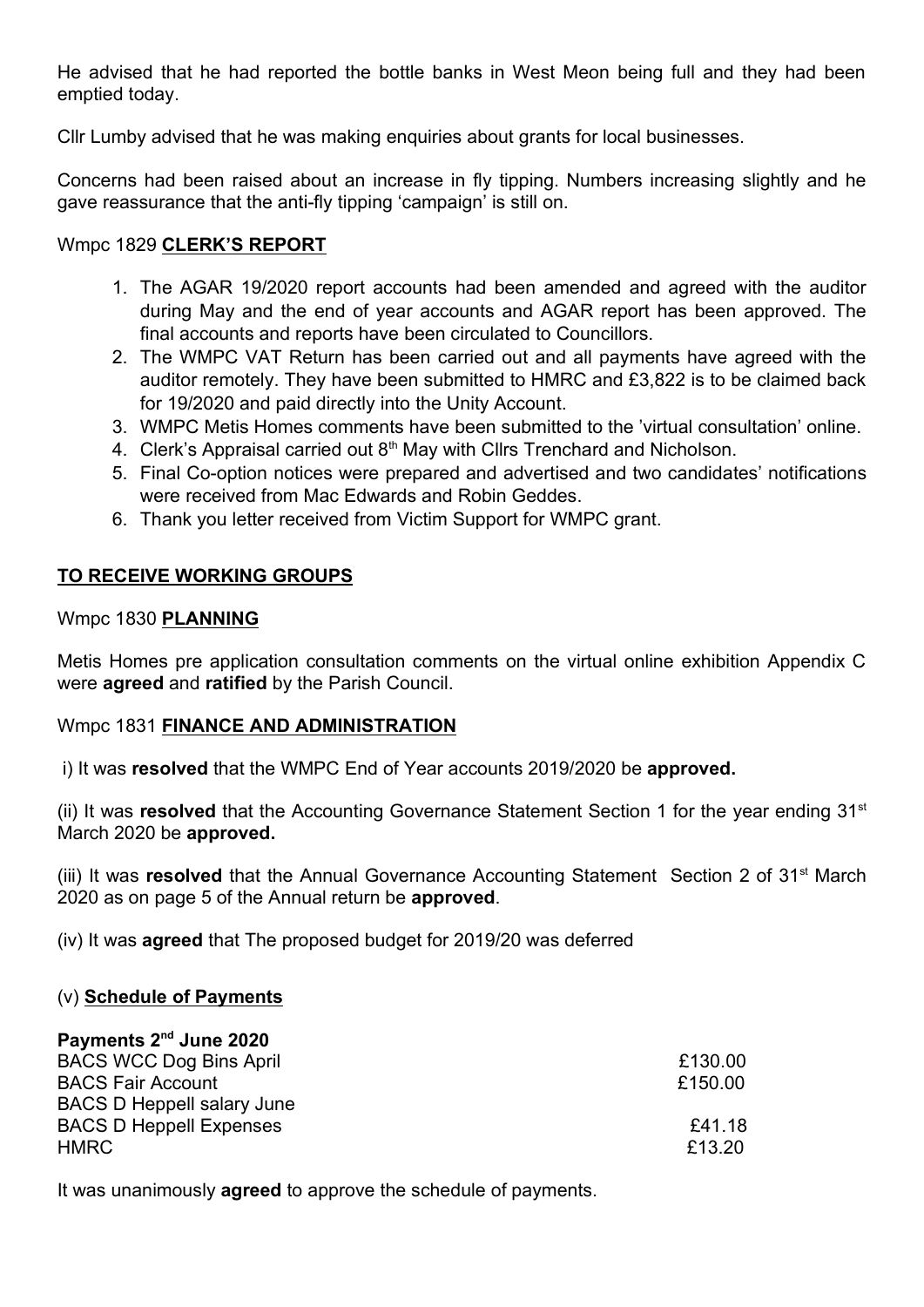Wmpc 1831(vi)

It was unanimously **agreed** that Mac Edwards and Robin Geddes be co-opted onto the Parish Council.

### Wmpc 1832 COMMUNITY, RECREATION AND TRANSPORTATION

Any further items for the Parish News to be submitted to Cllr Adams.

### Wmpc 1833 ITEMS TO BE CONSIDERED AT THE NEXT MEETING

Proposed projects, Metis Homes, proposed budget

## Wmpc 1834 DATE OF NEXT MEETING

Tuesday 7th July, location to be agreed.

The meeting closed at 20:33 hrs

Chair ……………………….

# Appendix A Cllr Roger Huxstep Member for Meon Valley Division

### Coronavirus (COVID-19) cases in Hampshire

As at 1600 yesterday the number of confirmed COVID-19 related cases in Hampshire stood at 3,336, two more than the day before (31<sup>st</sup> May) out of a local population of 1,382,542. There have been, sadly, 945 corona-related deaths up to 22<sup>nd</sup> May. 22% of all deaths in Hampshire involved coronavirus between  $29<sup>th</sup>$  February and  $22<sup>nd</sup>$  May. Many of our residents are quite rightly fearing this pandemic; equally many are sticking zealously to the mantra "Stay Home, Protect the NHS, Save Lives" even though we are now transitioning from level 4 to level 3 in easing the lockdown.

Please be assured that specialists from Public Health England (PHE) are working with Hampshire County Council and NHS colleagues to continue to help combat this pestilence. The priority is to ensure critical local services to Hampshire residents are maintained and signposting people to the most up-to-date official sources of information and advice.

The Coronavirus Hampshire Helpline Hantshelp4vulnerable is for frail or vulnerable residents who do not have support from family, friends or their local community, and who need urgent assistance with essential food or household supplies, the collection of medication, or who are at risk of loneliness. Anyone in need of help can call 0333 370 4000 seven days a week, from 9am-5pm. Hantshelp4vulnerable provides advice and information, as well as co-ordinating requests for practical help, passing them through to the appropriate Local Response Centre – there is one based in each of Hampshire's 11 districts.

## Household Waste Recycling Centres (HWRCs)

All of Hampshire's 24 Household Waste Recycling Centres (HWRCs), alongside HWRCs in Southampton and Portsmouth, are now open from 10am to 6pm. Use of sites is only for essential disposal of waste whereby storing such waste causes a risk of injury or to health.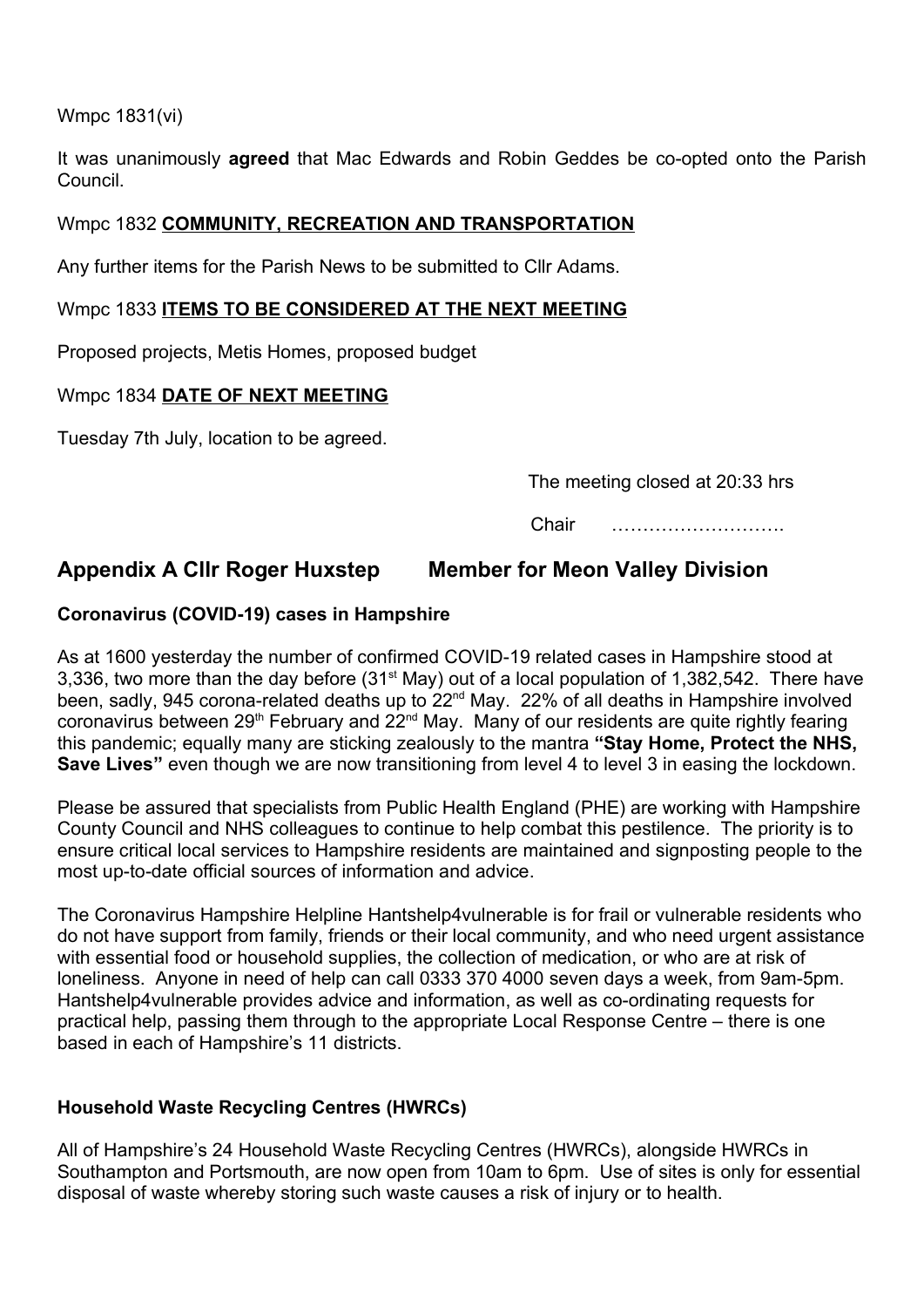As a result of a certain amount of traffic chaos a new pre-booking system to manage demand and reduce queuing traffic will be introduced in the middle of this month. Do check the hants.gov.uk website for further information when it is available. As per government guidelines, residents in the specified vulnerable category (those who are clinically extremely vulnerable, people over 70 and pregnant women) are strongly advised not to visit a site.

## Hampshire Schools Opened on 1<sup>st</sup> June

Hampshire's pre-schools, nurseries and primary schools were ready yesterday to welcome more children back to school, joining sons and daughters of key workers and vulnerable children who have been attending early years provision or school throughout lockdown.

Councillor Roz Chadd, Hampshire County Council's Executive Member for Education and Skills, commented: "I'd like to reiterate my thanks, once again, to all early years education providers and our family of schools, who have been looking after the children of key workers and vulnerable children since 18 March, including during the Easter and half-term holidays. At the same time, they have maintained contact with, and provided ongoing educational support to, those children and young people who, on the Government's instruction, have stayed at home. In addition, over the past three weeks, they have dealt admirably with the enormous and unprecedented challenge of preparing for a phased return to school for specified year groups. It is a complex task and early education providers, school leaders and their governing bodies have had to work hard to plan and implement measures that will ensure that staff, children and young people can adhere to national guidance and operate as safely as possible. In so doing, they have been building on the Government's plans for a gradual, phased and initially small-scale return, allowing for local flexibility within schools in terms of class size, staffing, and the constraints of school buildings." Every educational setting that opened today will have undertaken a thorough health and safety risk assessment to identify the measures they will need to have in place to reduce the risk of spreading infection. This includes minimising contact by having smaller class sizes and avoiding mixing between groups.

Each education setting will have its own approach, based on the amount of space and number of staff available. Parents and carers are advised to follow the information they receive from their education setting about the arrangements, including those for the home-to-school journey, that will be in place. The additional numbers some schools will be taking in today will be cautious, and schools are planning to build up numbers over time, safely.

Parents and carers are asked to exercise patience over the first few days as schools will be working in new ways and it is better to be careful and safe, than rush too many children in at speed. Unfortunately, in some schools it will not be possible to accommodate all children in all priority year groups while adhering to the national guidance, mainly due to school and classroom sizes presenting logistical problems.

With the Government advising that people should avoid using public transport as far as possible, children and young people are encouraged to walk, cycle or scoot to school where it is safe to do so and to continue to follow the 2 metres, physical distancing advice. If parents and carers must drive children to school, they are urged not to car-share but to transport only their own children. Those who have no alternative to public transport should follow the Government's advice. The County Council's Services for Young Children and School Improvement Teams have been working with Hampshire schools and early years settings to help early years providers and schools prepare for wider opening. Resources, experiences, and approaches are being shared across all education settings, giving school leaders a wealth of information and support, which has helped them to make the best decisions to support their school community. That work will continue over the forthcoming weeks to ensure schools have access to high quality advice and support.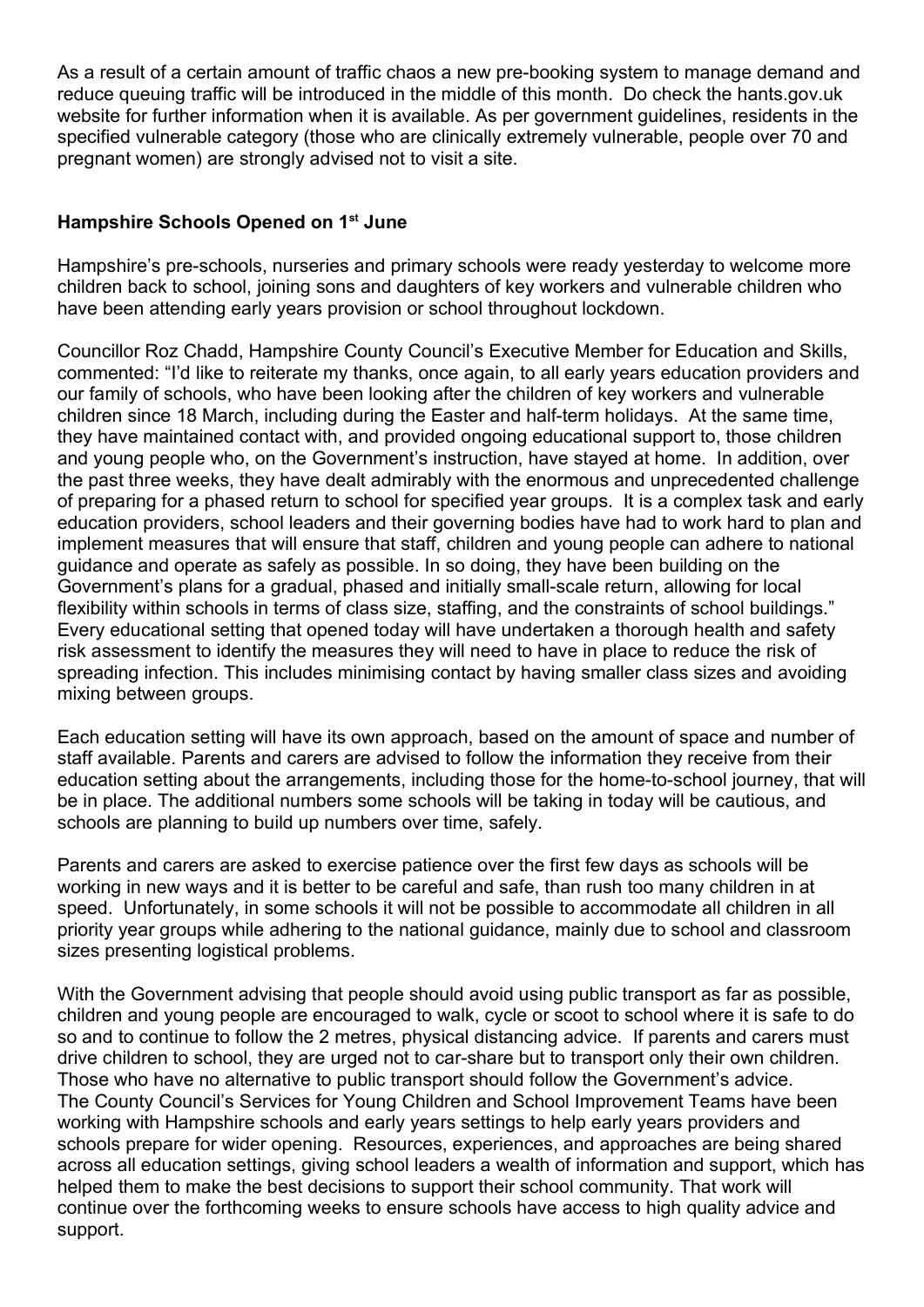As announced by Government, secondary schools are now planning for some part-time face-toface contact with young people in Year 10 from 15 June 2020.

## Upholding democracy during Covid-19 – Hampshire County Council holds its first virtual AGM

Hampshire County Councillors have taken part in the Authority's first ever virtual Annual General Meeting (AGM) on 29<sup>th</sup> May – maintaining open and democratic decision making during the Covid-19 pandemic.

The AGM was held remotely, and web-streamed live, via the County Council's YouTube channel, allowing the business of the Authority to continue amid ongoing social distancing restrictions. A recording of the AGM is also now available to view online.

Leader of the County Council, Councillor Keith Mans said: "Since our last full County Council meeting in February, the world has changed radically, and we are all now looking towards what might be our 'new normal'. While it's not currently possible for us to meet in person because of ongoing physical distancing, technology allows us to continue to fulfil our democratic mandate to the people of Hampshire – maintaining transparency and accountability around decision making, and our evolving response and recovery in relation to the Coronavirus pandemic. We anticipate that more of our Council meetings will be scheduled in due course, according to business need, and ensuring the safety of Councillors, officers and members of the public."

"To date, the County Council has implemented an effective response to the Covid-19 pandemic across all its service areas. We have done this in line with central Government guidance, and we have also begun recovery planning - working closely with partners across all sectors. We continue to adapt this response in line with the evolving situation.

I appreciate that it's been difficult and people have sacrificed a great deal – I know that not seeing parents or grandchildren has been particularly hard for many, but by complying with the Government guidance and 'staying alert' we are saving lives.

We must not forget the lives that have sadly been prematurely lost to the virus – our thoughts and prayers are constantly with those grieving their loved ones. We must also remain thankful and appreciative towards the key workers who have kept going throughout the pandemic. On behalf of the Council, I would also like to extend our thanks to all Hampshire County Council officers for their dedication and hard work in difficult circumstances over recent weeks.

The steps needed for recovery are being carefully considered across the County Council – and based on Government guidance and regulations, we are developing plans to reopen services when it is possible to do so safely. Our recovery approach will embrace the direct impacts of Covid-19 on the County Council itself, its wider direct partners, and on residents in communities and businesses across Hampshire."

The new County Council Chairman for 2020/21 elected at the AGM was Councillor Mel Kendal. As the civic head of the county, he will represent the Authority on any royal visits and ceremonial occasions in Hampshire as well as carry out other civic activities and duties. The Chairman presides over County Council meetings and ensures they are conducted in line with Standing Orders and that they are a forum for debating issues.

Councillor Kendal is in his 24th year as a Hampshire County Councillor – serving New Milton. He is a former Deputy Leader of the Council (2011-13) and has served on various Executive Member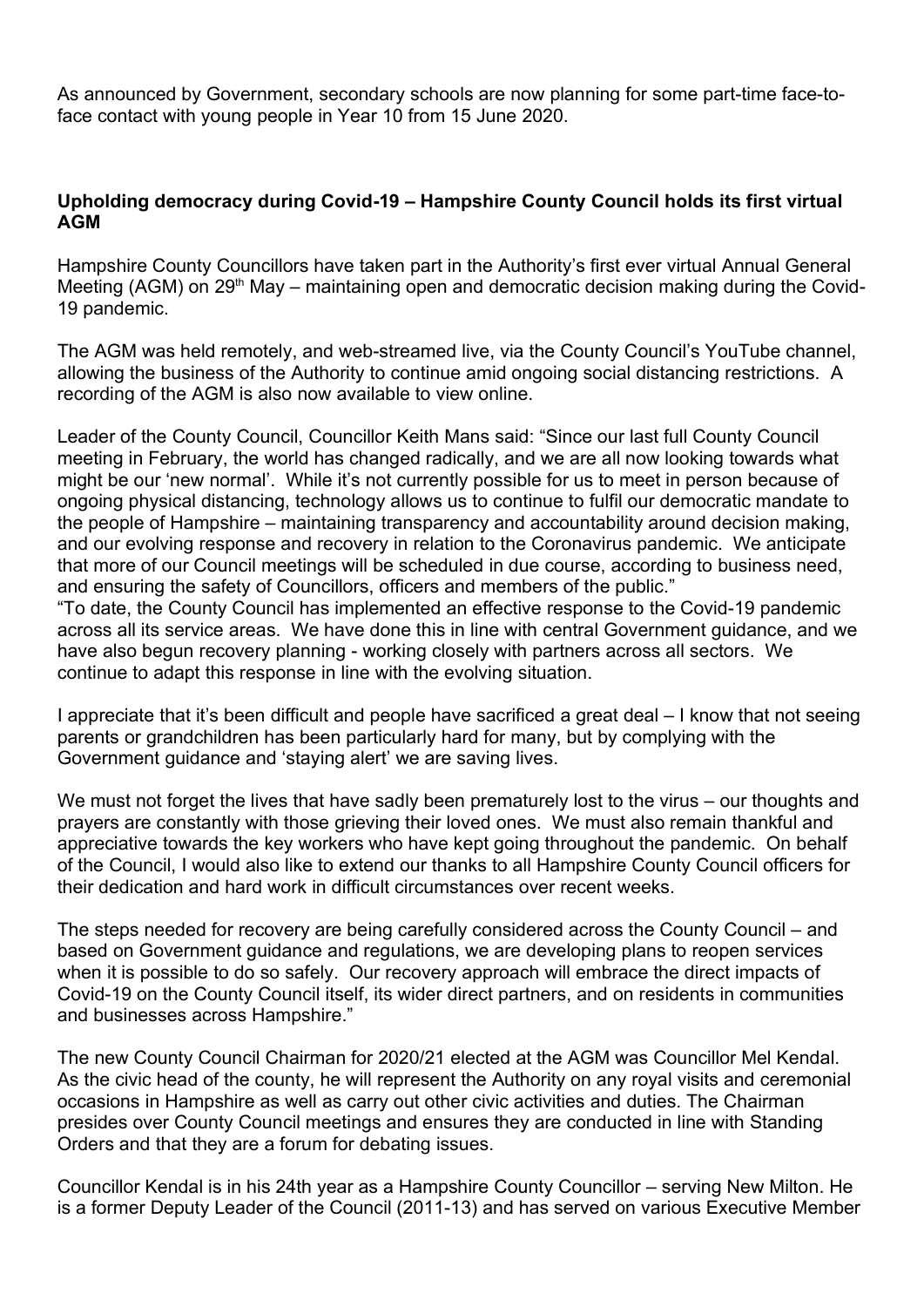functions in Hampshire's Cabinet. Councillor Marge Harvey, County Councillor for Catherington, was elected Vice Chairman.

Stay safe, stay well, stay alert and please self-isolate if requested.

### Cllr Roger Huxstep Member for Meon Valley Division Hampshire County Council 2nd June 2020

## Appendix B

1. Introduction Winchester City Council's principle focus at the moment remains on addressing issues arising from Coronavirus. As lockdown begins to ease, attention is increasingly turning to restoration and recovery.

It is continuing to provide most of its services as normal, subject to social distancing requirements. The County Council hotline remains in operation - the number is 0333 370 4000. This is available from 9.00 am to 5.00 pm 7 days a week. Residents needing help should continue to use local support where they have contacts. Otherwise, they should call the helpline number.

2. Refuse collection and other waste issues Waste and recycling collections are continuing for now on their usual cycle.

Hampshire County Council has now re-opened its waste depots, subject to restrictions on use. Residents should for the time being assume that the queues and delays experienced as the sites came back into operation will continue and plan accordingly.

3. Restoration and Recovery Plan An outline Restoration and Recovery Plan was adopted by Winchester City Council at its cabinet meeting on 21st May. This sets out objectives to assist recovery across the District from the impact of the pandemic and the lockdown.

The plan will now be developed with specific actions to be identified and implemented. It will be looking to address challenges in three main areas - on the local economy, on local people and communities and on the Council's own finances.

4. Business support The Council are actively pursuing those businesses who it believes may be eligible for government grants for small businesses and for those in the retail, hospitality and leisure sector. Eligible businesses can still apply for grants and are encouraged to do so. If in doubt, contact the Council on 01962 848288 or email businessrates@winchester.gov.uk.

Businesses can also call the Council's Economy team on 01962 814 915.

5. Discretionary Grant Fund Winchester City Council has been awarded an additional £1.4m by Government to help businesses and organisations impacted by COVID-19 and which have been ineligible for other grant funding opportunities.

Applications will be open from 9am 1 June 2020 until 9am 15 June 2020.

The new scheme is aimed at small businesses and charities with under 50 employees, that were trading on 11 March 2020, and can demonstrate a significant drop in income and significant ongoing fixed property-related costs.

The full policy including what businesses might be eligible and details of the grant application process can be found at https://www.winchester.gov.uk/business/ discretionary-grant-fund. In the event of queries, please email ecodev@winchester.gov.uk or call 01962 814915.

6. New Mayor of Winchester Councillor Patrick Cunningham has been appointed as the 821st Mayor of Winchester at a Mayor Making Ceremony on 20th May 2020. This was the first time that Winchester's Mayor has been appointed in a virtual ceremony.

The Mayor's chosen charities for the year ahead are Young Carers Winchester, HomeStart Winchester and Youth Options.

His official acceptance speech can be viewed at https://youtu.be/f6vejyrouSs

Laurence Ruffell Hugh Lumby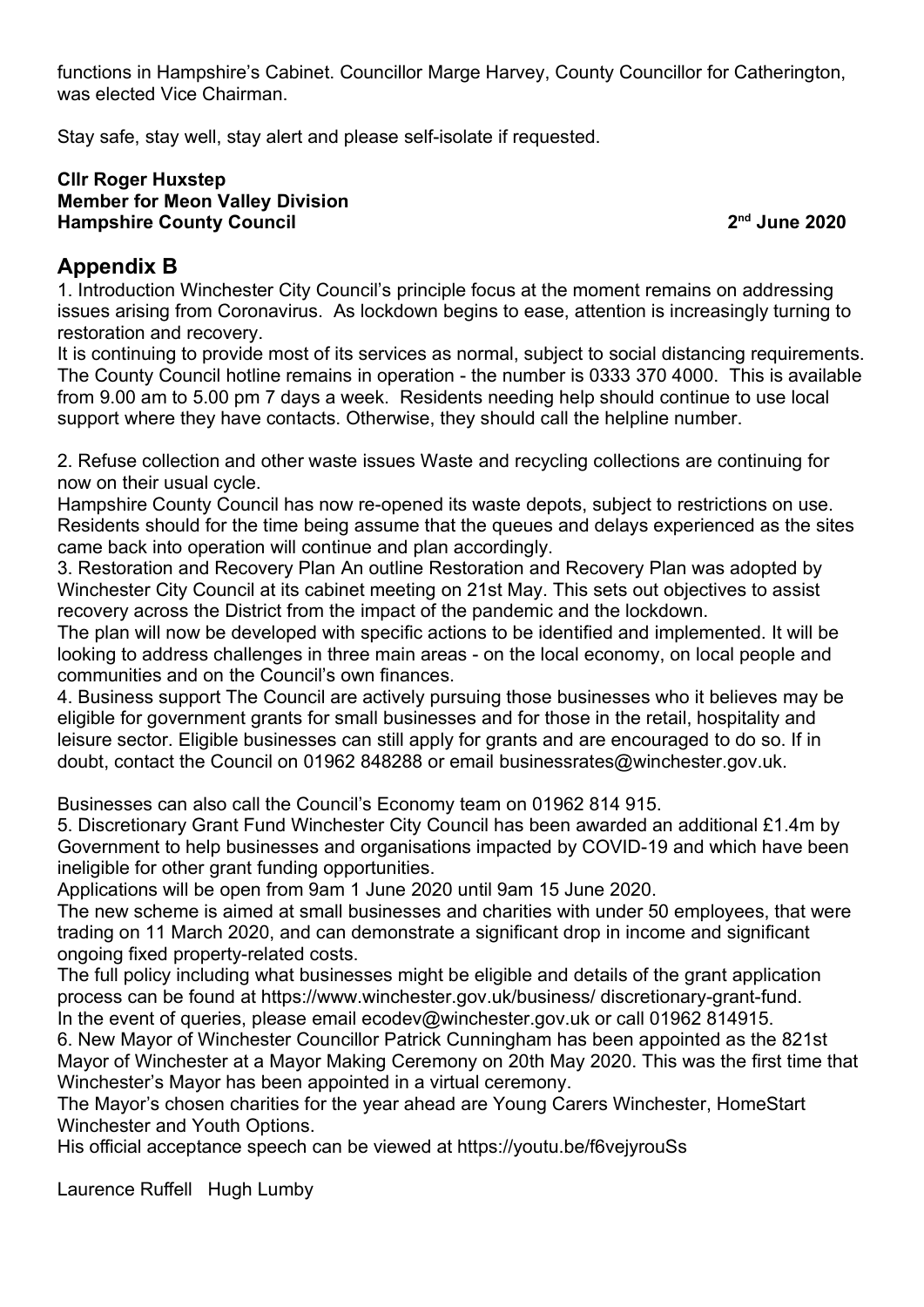# Appendix C

# VIRTUAL PLANNING CONSULTATION - Long Priors West Meon. 10 dwellings Comments of West Meon Parish Council in response to the public consultation May 2020

Following a public meeting on 19<sup>th</sup> June 2019, where Metis Homes were invited, West Meon Parish Council (WMPC) comments were agreed and forwarded to Metis Homes and SDNP. Comments have been subsequently updated in red by the Parish Council in May 2020 and SDNP adopted affordable housing, housing mix and site allocation policies included for reference.

The Parish Council were disappointed that the public exhibition could not be held due to Covid 19 and requested the postponement of the postal and online consultation, and to institute a proper exhibition and consultation as agreed in their presentation to WMPC last year, to be carried out when the Covid 19 restrictions are lifted.

Unfortunately the Parish Council were not consulted on the virtual exhibition nor any information provided to the Parish Council. WMPC consider that Metis Homes use of leaflets with website links as a form of product advertisement/consultation is confusing and is not acceptable for all involved and should be presented in person in accordance with all relevant Government Guidance.

WMPC considers that the virtual consultation online does not represent a true statement of community involvement. It is not inclusive because not all households in the Parish received Metis Homes' flyer advising of the virtual exhibition. In addition due to demographics of the village and poor broadband provision not all parishioners are able to comment on online plans and proposals. This was relayed to Metis Homes by the Parish Council, who advised they would send out further flyers after the consultation period had started.

WMPC planning consultations comments below have been updated in line with SDNP adopted planning policy and West Meon site allocation policies.

### Planning Comments

### 1. SDNP Affordable Housing Policies and Housing Need Survey

The proposal does not include a Housing Need Survey as part of the planning proposals for Long Priors, this would identify the greatest need in the village for smaller affordable houses. Historically there are already a larger number of 4 bedroom or more properties in West Meon, but now there is a greater housing demand for smaller more affordable dwellings for young people and young families. This was put forward to Metis Homes in the Extraordinary WMPC meeting in June 2019.

The consultation does not give any details of the housing provider who is to help deliver some affordable homes within the site.

### SOUTH DOWNS LOCAL PLAN: ADOPTED 2 JULY 2019 (2014 – 33) South Downs National Park Strategic Policy SD28: Affordable Homes

This policy advises;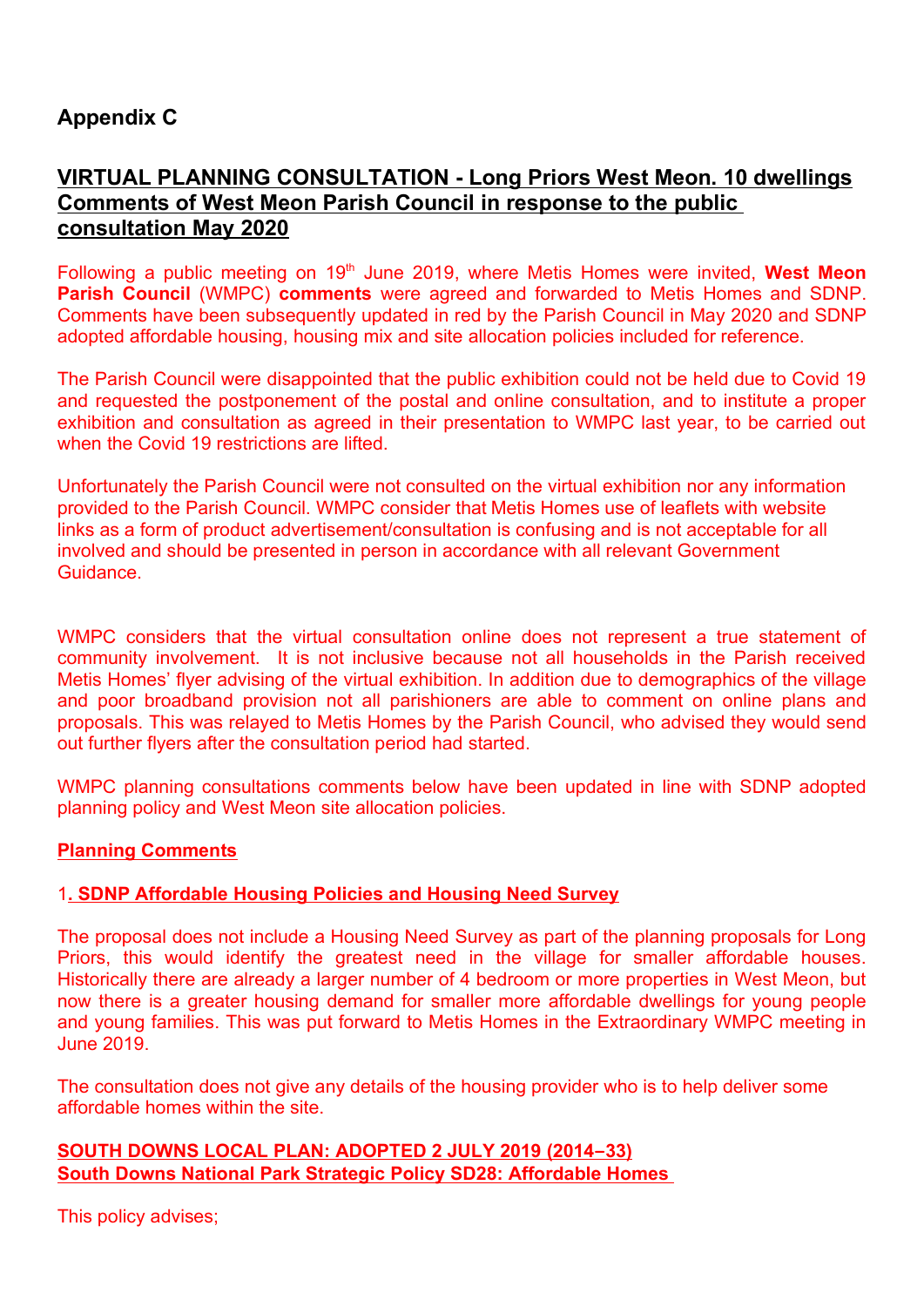'Development proposals for new residential development will be permitted that maximise the delivery of affordable housing to meet local need,'

It goes on to provide thresholds for sites,

provided that, as a minimum, the following are met:

a) On sites with gross capacity to provide 11 or more homes, a minimum of 50% of new homes created will be provided as affordable homes on-site, of which a minimum 75% will provide a rented affordable tenure.

On sites with gross capacity to provide between 3 and 10 homes, a proportion of affordable homes will be provided in accordance with the following sliding scale, applied to new homes created:

3 homes Meaningful financial contribution, to be negotiated case-by-case

4 – 5 homes 1 affordable home

6 – 7 homes2 affordable homes, at least 1 of which is a rented affordable tenure 8 homes 3 affordable homes, at least 1 of which is a rented affordable tenure 9 homes 3 affordable homes, at least 2 of which is a rented affordable tenure 10 homes 4 affordable homes, at least 2 of which is a rented affordable

Under the proposed Long Priors scheme only 10 dwellings are provided, of which at least 4 should be affordable and two rented. However on sites with 11 or more dwellings the amount of affordable housing increases to 50% of which 75% would be rented. This is the type of housing that is required in West Meon village and that could be accommodated on this site to fulfil the housing need in West Meon.

## Mix of Homes

The affordable housing mix should comply with the adopted policy below providing

## **Strategic Policy SD27: Mix of Homes**

- 1. Planning permission will be granted for residential development that delivers a balanced mix of housing to meet projected future household needs for the local area. Proposals should provide numbers of dwellings of sizes to accord with the relevant broad mix.
- a) Proposals for affordable housing delivered as part of a market housing scheme should provide the following approximate mix of units:

1 bedroom dwellings:35%\*

- 2 bedroom dwellings:35%
- 3 bedroom dwellings:25%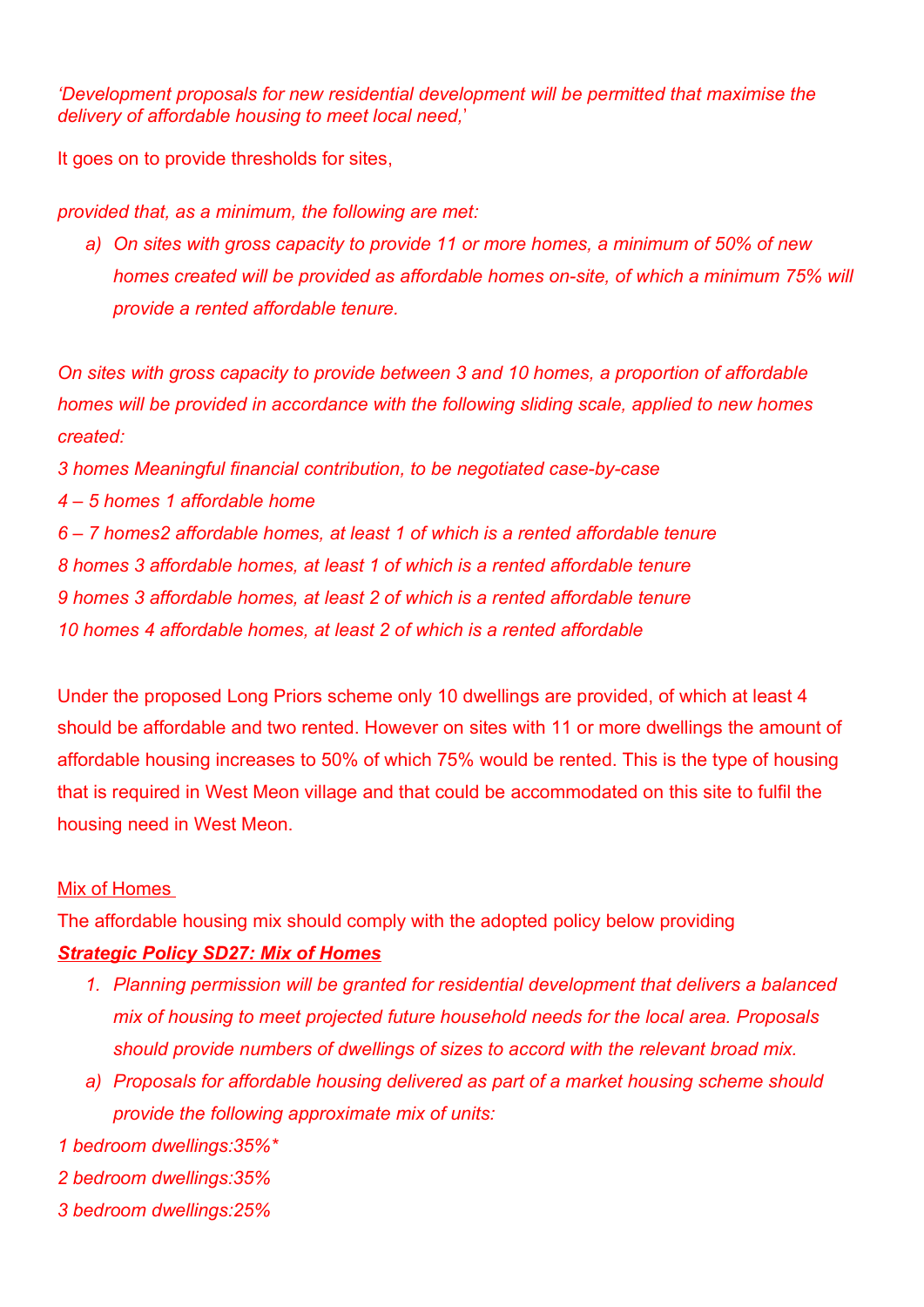### 4 bedroom dwellings:5%

Furthermore the same policy goes on to require the mix of market units be as follows Proposals for market housing should provide the following mix of units:

- 1 bedroom dwellings:at least 10% 2 bedroom dwellings:at least 40% 3 bedroom dwellings:at least 40%
- 4+ bedroom dwellings: up to 10%

Metis Homes virtual consultation has provided no confirmation of the mix of affordable units and the drawings imply large units.

### 2. Allocation Policy SD92: Land at Long Priors, West Meon - SOUTH DOWNS LOCAL PLAN: ADOPTED 2 JULY 2019 (2014–33)

The adopted policy SD92 shows the site as an allocated site within the SDNP local plan. It identifies it as a 0.5 hectare site stating,

'Long Priors, West Meon is allocated for the development of between 10 and 12 residential dwellings (Class C3 Use). Planning permission will not be granted for any other uses. Detailed proposals that meet the following site specific development requirements will be permitted;

a) Development must provide a suitable transition in form and fabric from the housing to the south and west to the open countryside to the north;

- b) The site boundaries should be compatible with the open character of the adjacent countryside;
- c) A publicly accessible footpath to be secured through a suitable planning obligation should be provided from the PRoW to the west into the site through to the recreation ground to the east;

On the above policy regarding the public right of way across the recreation ground, Metis homes have made no effort to deliver the requirement for a public right of way through the Parish Councils recreation ground as noted in point 9 below.

It is important to note that the site could provide at least 12 dwelling units as set out in the adopted Policy SD92. WMPC would like to see the adopted Policy SD28 implemented on affordable housing allowing 50% of the homes to be affordable with 75% rented.

'On sites with gross capacity to provide 11 or more homes, a minimum of 50% of new homes created will be provided as affordable homes on-site, of which a minimum 75% will provide a rented affordable tenure.'

WMPC note SDNP adopted strategic policy on houses

### **Strategic Policy SD26: Supply of Home**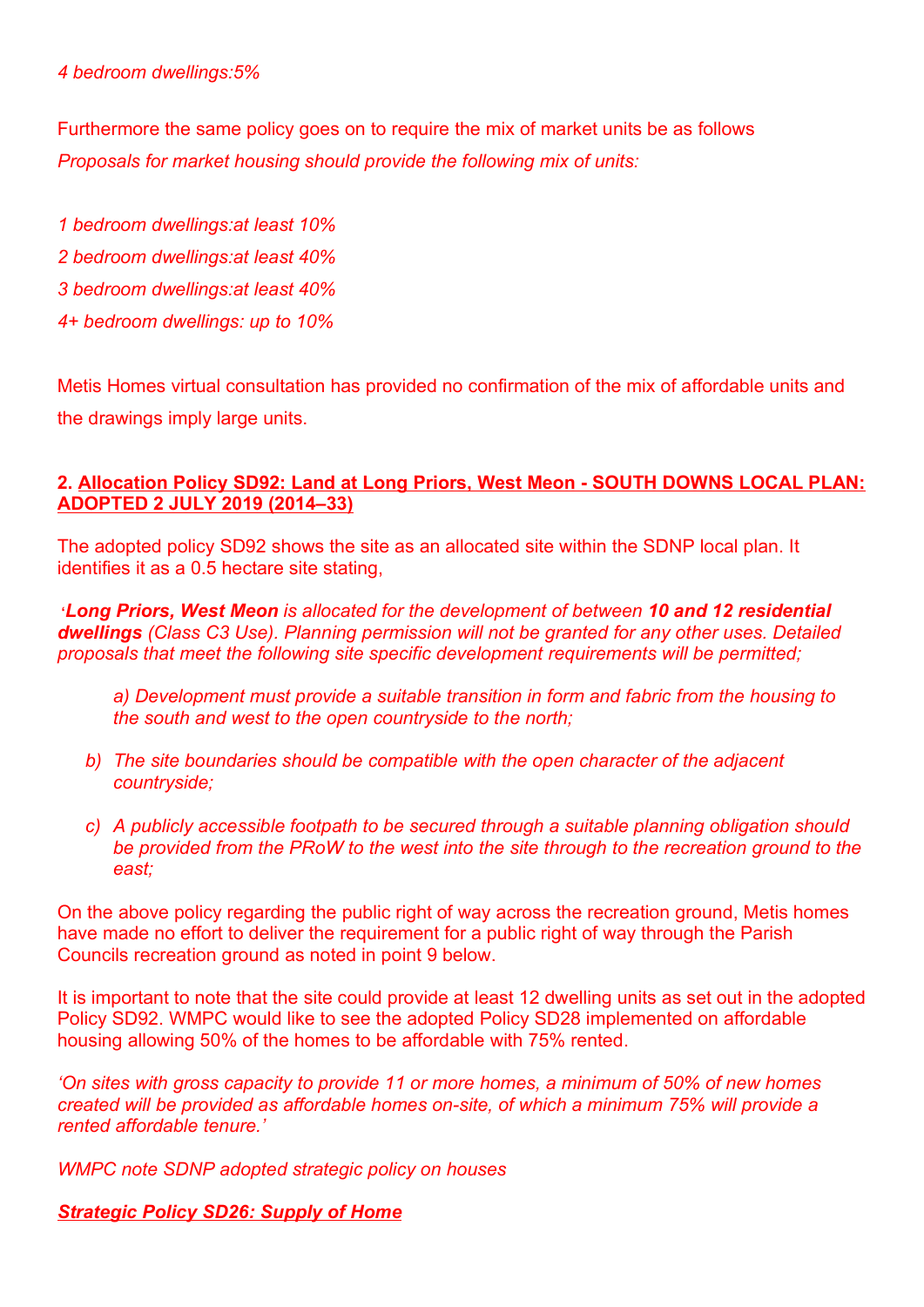The National Park Authority will make overall provision for approximately 4,750 net additional homes over a 19 year period between 2014 and 2033.

#### 2. These will be delivered through

:i)The development of strategic sites and the allocation of land for housing in the Local Plan and NDPs

Strategic Policy SD26: Supply of Homes goes on to advise that settlement housing provision in West Meon would be 11 units

#### TOWARDS A SUSTAINABLE FUTURE Settlement Housing West Meon 11

Therefore in conclusion 11 or 12 units could be easily provided within the Long Priors proposed development site, which would meet West Meon's housing provision requirement for a sustainable future and comply with SDNP adopted housing policies.

3. The access to the site is acceptable but re-surfacing of Long Priors would be required after construction. Any access that reduces car parking in any part of Long Priors, including Radian Homes/Swaythling, must be compensated for. Also a traffic management plan for Long Priors and Church Lane/Lippen Lane is required, including use of smallest vehicles for soil removal etc.

4. Bungalows are a good idea but should not be sited at the top of the site. This is unhelpful for older residents who would likely be the occupiers of bungalows. Properties are also too large and two bedrooms would be ideal.

5. The mix of housing does not match the needs of West Meon's community nor would they be attractive to local residents as their retail cost will be excessive - these are executive type homes. The Parish Council favours lower cost or affordable housing to meet the needs of local people. WMPC supported this site being used for housing BECAUSE they expected some genuinely affordable homes to be created. Patently, this is not the case with this proposal for ten houses. As they stand, these houses cannot be deemed affordable as they are too big. Three bedroom houses are not starter homes as stated in section 2/3 of the pre application. Thus, as this stands, the ten properties do not at present contribute to the identified needs that WMPC is familiar with. WMPC would favour 2 and 3 bedroom properties as the greatest number.

6. The site was originally outside the settlement boundary in open countryside. WMPC has accepted and supported the site being included in the new boundary, but the layout of the housing is unimaginative for such a sensitive location. The layout needs more thought and to be in sympathy with the local environment and innovative in placement. For example, ten new houses means twenty to thirty new cars using the site. Having the access road in the site around the outside of the houses to create a 'farm yard' layout would be more attractive, keeping cars away from the centre of the site and allow planting in the centre of the site with the housing around the edge of the site. Additionally this would reduce the height impact of the new houses on residents at the end of Knapps Hard and distant views from the unadopted footpaths used around North Field.

7. The proposal to have a hedge boundary with the remainder of North Field is very welcome.

8. Any proposed lighting on the site must be of a low level and should make use of solar power. New houses must be designed to be more carbon neutral for the long term, for example, making use of ground heat or solar power for water heating or household heating.